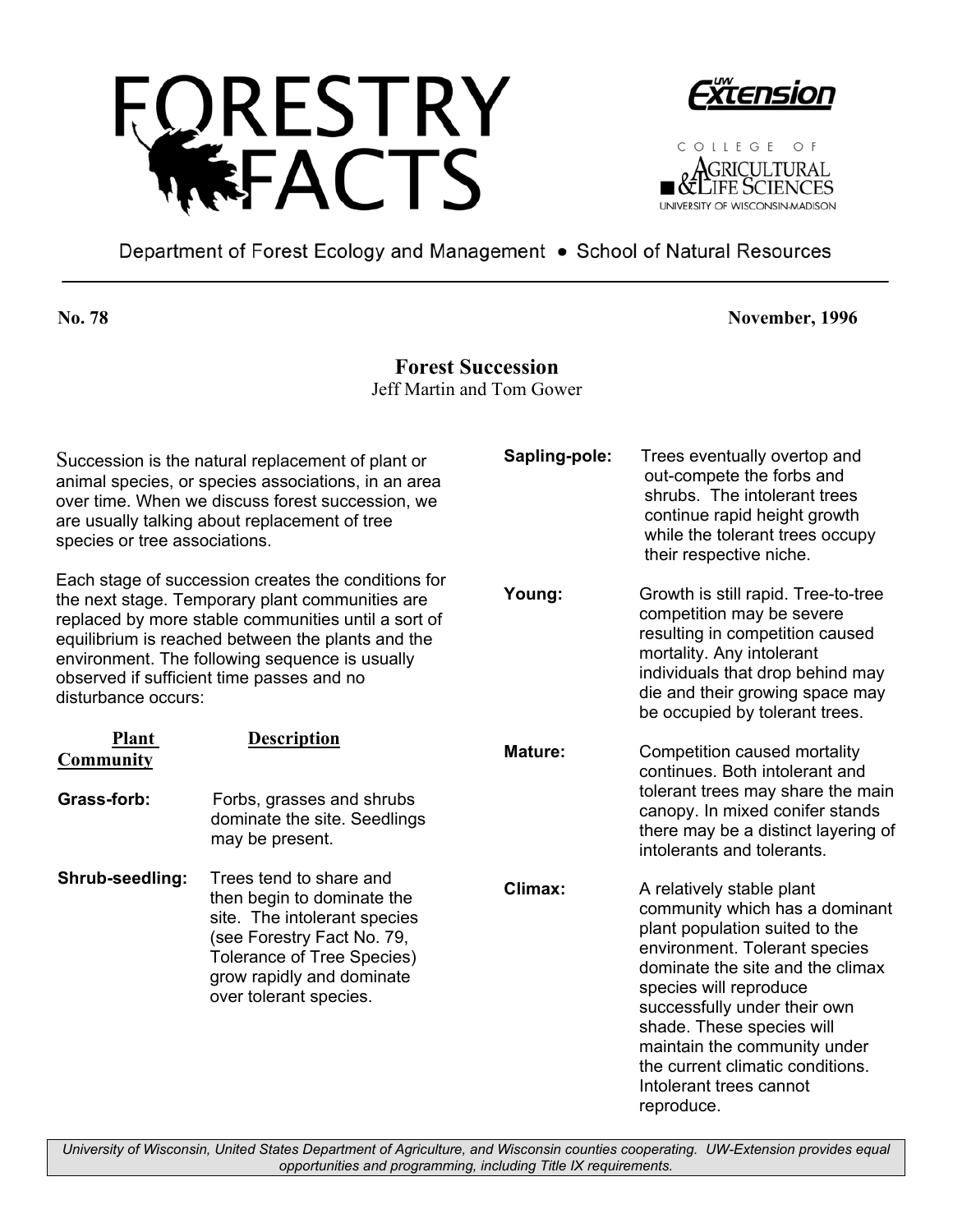#### **Disturbance**

The rate of natural succession is affected whenever a disturbance such as fire, a windstorm, pests or management activities occurs on the site. The more severe the disturbance, or the more often disturbances occur, the slower will be the natural process of succession.

Following a major disturbance, **pioneer species**, such as aspen or jack pine, wiII become established in open areas under full sunlight. Eventually, in the absence of further disturbance, these pioneer species will be replaced by **seral species** that will

occupy the site through a series of successional stages, leading ultimately to a plant community comprised of **climax** species.

Forest successional stages are closely tied to the tolerance of various tree species (see Forestry Fact No. 79, Tolerance of Tree Species, for more information). For example, very tolerant species such as sugar maple, beech and hemlock are climax species on many sites in Wisconsin where they are capable of normal growth. However, sugar maple does not typically grow on dry, sandy soils

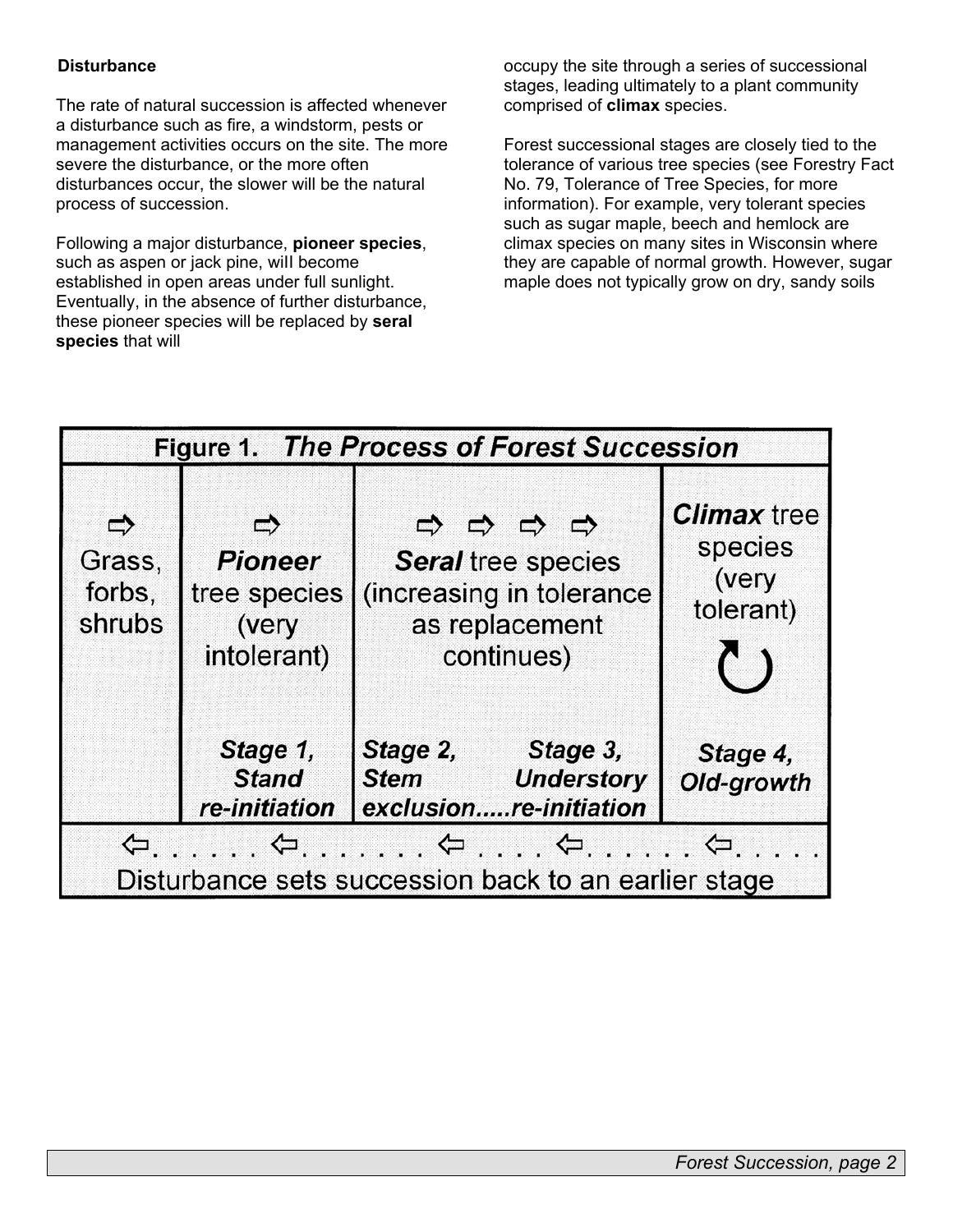and therefore cannot replace jack or red pine on such sites.

# **Other Stand Changes**

In addition to the well-studied changes in species composition during succession, there are other changes, in the structure and function of the stand, that are also taking place. Although the changes are subtle and continuous, ecologists have developed relatively simple stand development classification systems to classify forests according to their stage of succession. Figure 1 illustrates the four basic stages of stand development recognized for even-aged forests, and shows how they relate to the typical forest plant communities.

**Stand re-initiation** denotes the beginning of succession. Woody and foliage biomass steadily increase during this stage. Another important characteristic of this stage is that resources that influence tree growth (e.g. light, water and nutrients) are abundant relative to the other stages of stand development.

The second stage, **stem exclusion**, marks the onset of intense inter- and intraspecies competition for limiting resources, resulting in mortality or selfthinning. Foliage mass reaches a maximum near the onset of this second stage - this is noteworthy because foliage is the tissue that carries on photosynthesis and is the primary tissue regulating the growth of the forests. Foliage mass remains relatively stable or decreases by 10-30% in the older stages of stand development and this decline may be responsible for decreased forest growth in older forests (see the next section).

The third stage, **understory re-initiation**, is characterized by renewed growth of the understory in response to gaps in the canopy caused by tree mortality.

The fourth stage is referred to as **old-growth**; managed forests seldom reach this stage because the growth of these forests is often 10-70% less than young forests in the stand re-initiation or stem exclusion stages.

# **Succession and Nutrition**

Foresters and ecologists have long-known that the growth of forests decreases as they age; however, the causes for the age-related decline have remained a mystery until recently. What is emerging is an interesting story that suggests the decline in forest growth, and other age-related functional changes, are because of the changes in stand structure.

Most notable is the dramatic changes in the nutrient cycles of forests during succession because of the changes in litter quality. Except for forests growing in heavily polluted areas, forests derive the bulk of their annual requirement of nutrients from minerals released from decomposing leaves, branches, stems and roots.

During the early stages of succession a high proportion of the litter is comprised of leaf tissue which, compared to branches and stems, is more easily decomposed by decomposers because of its greater nutrient concentration. In the later stages of succession however, the annual production of tissue falling to the forest floor is comprised of more woody tissue (e.g. branches and stems resulting from the self-thinning stage). Woody tissue decomposes slower than foliage by a factor of 10 to 100, resulting in nutrients being sequestered (locked up) for decades in the branches, twigs and stems.